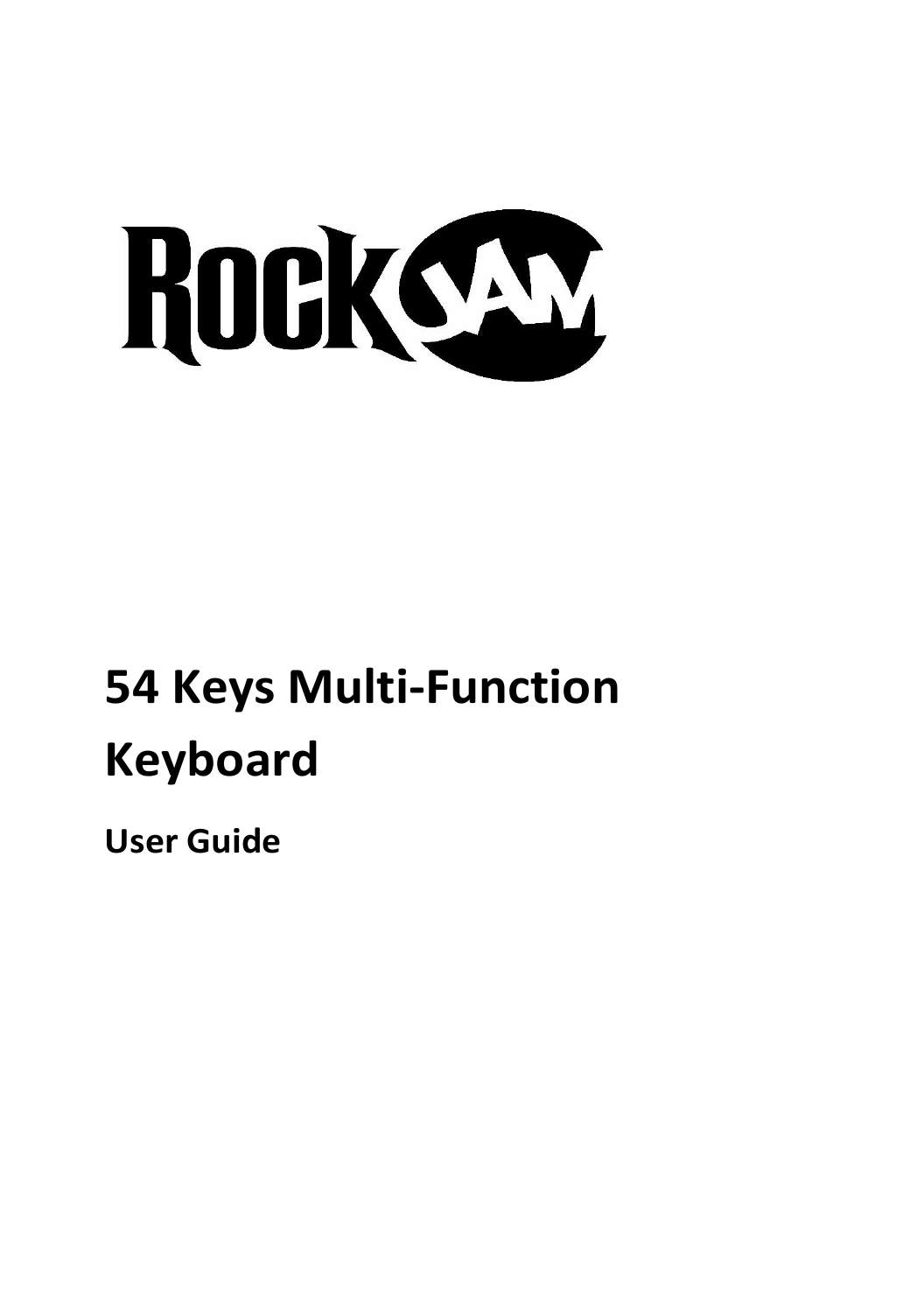## **Important Information**

Be sure to obey the following information so as not to harm yourself or others or damage this instrument or other external equipment.

#### **Power adapter:**

- Please use only the specified AC adapter supplied with the product. An incorrect or faulty adapter can cause damage to the electronic keyboard.
- Do not place the AC adapter or power cord near to any source of heat such as radiators or other heaters.
- To avoid damaging the power cord, please ensure that heavy objects are not placed on it and that it is not subject to stress or over bending.
- Check the power plug regularly and ensure it is free from surface dirt. Do not insert or unplug the power cord with wet hands.

#### **Do not open the body of the electronic keyboard:**

• Do not open the electronic keyboard or try to disassemble any part of it. If the device is not functioning correctly, please stop using it and send it to a qualified service agent for repair.

#### **Use of the electronic keyboard:**

- To avoid damaging the appearance of the electronic keyboard or damaging the internal parts please do not place the electronic keyboard in a dusty environment, in direct sunlight or in places where there are very high or very low temperatures.
- Do not place the electronic keyboard on an uneven surface. To avoid damaging internal parts do not place any vessel holding liquid onto the electronic keyboard as spillage may occur.

#### **Maintenance:**

• To clean the body of the electronic keyboard wipe it with a dry, soft cloth only.

#### **Connection:**

• In order to prevent damage to the speaker of the electronic keyboard please adjust the volume of any peripheral device to the lowest setting and gradually adjust the volume accordingly to an appropriate level once the music is playing.

#### **During operation:**

- Do not use the keyboard at the loudest volume level for a long period of time.
- Do not place heavy objects onto the keyboard or press the keyboard with undue force.
- The packaging should be opened by a responsible adult only and any plastic packaging should be stored or disposed of appropriately.

#### **Specification**

Specifications are subject to change without notice.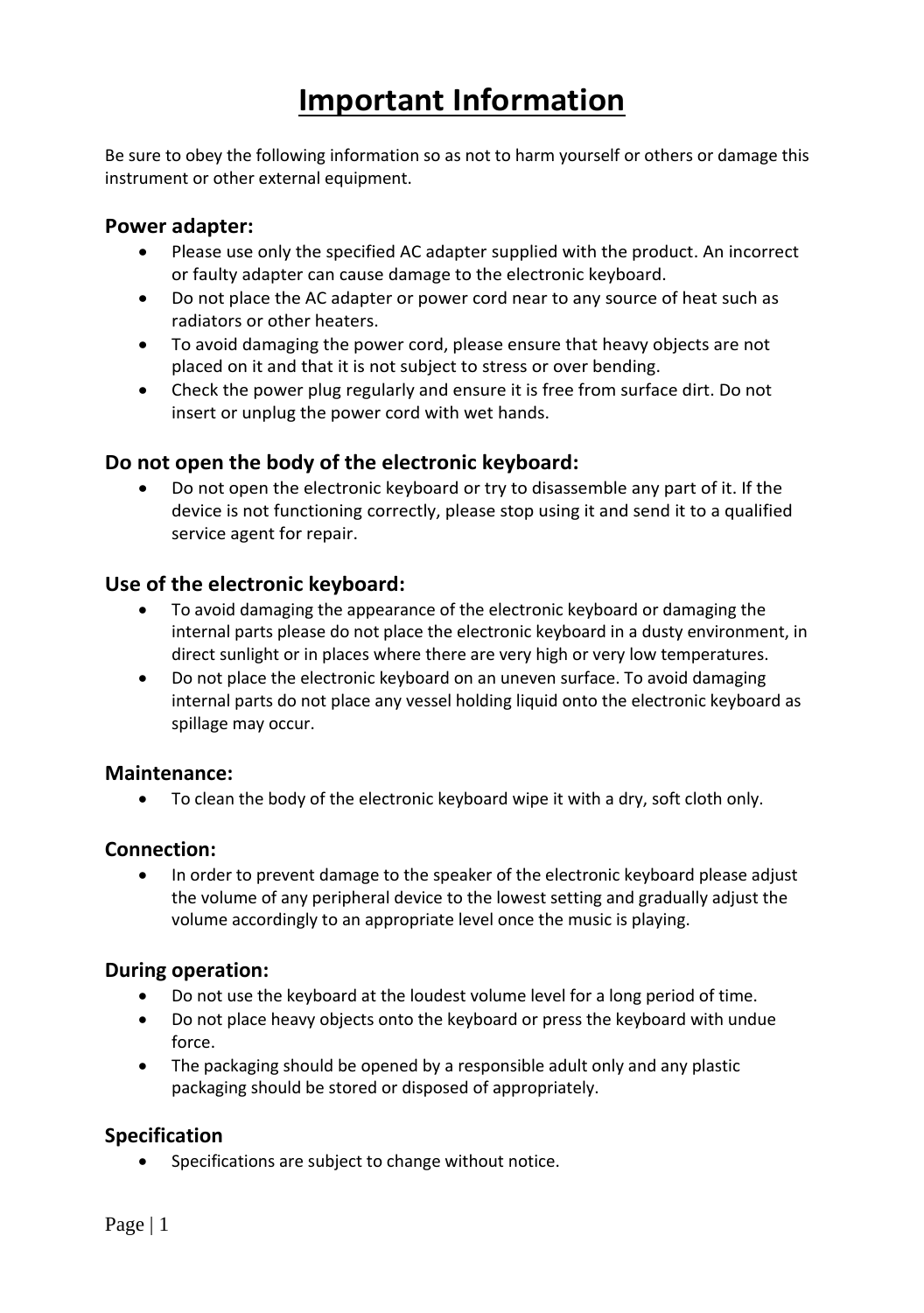#### **Contents**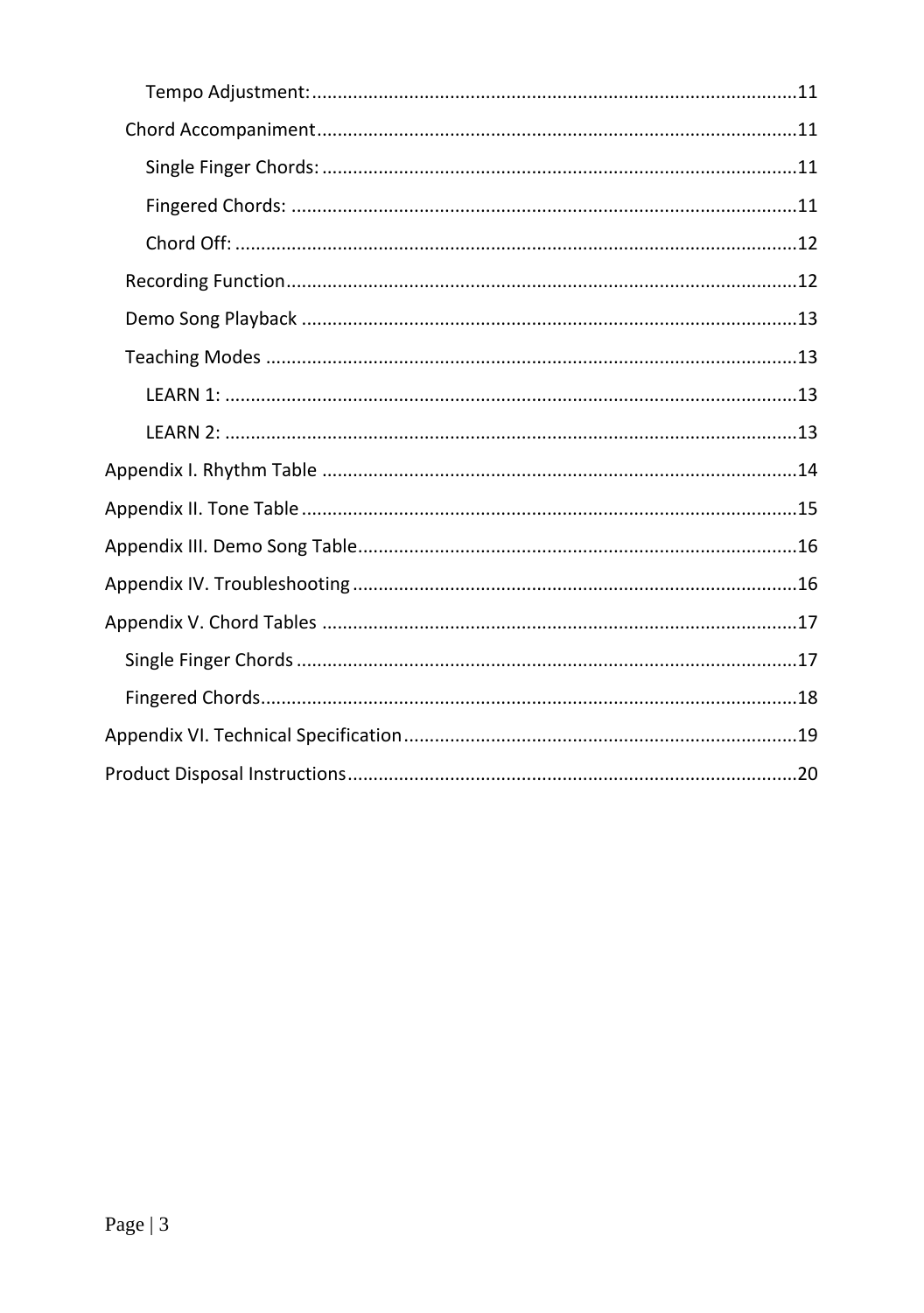## <span id="page-4-0"></span>**Front Panel and External Connections**

### <span id="page-4-1"></span>**Front Panel**



- 1. Speaker
- 2. Power Switch
- 3. Master Volume
- 4. Rhythm Volume
- 5. Tempo
- 6. Transpose
- 7. Tone
- 8. Rhythm
- 9. Number Buttons
- 10. LCD Display
- 11. Sync
- 12. Fill In
- 13. Select
- 14. Demo
- 15. Start / Stop
- 16. Single Finger Chord
- 17. Fingered Chord
- 18. Chord Off
- 19. Vibrato
- 20. Sustain
- 21. Learn 2
- 22. Learn 1
- 23. Program
- 24. Playback
- 25. Record
- 26. Percussion
- 27. Chord Keyboard Area

### <span id="page-4-2"></span>**External Connections**



DC 9V - Power Input

OUT – Headphones/ External Speaker Output

OK - Microphone Input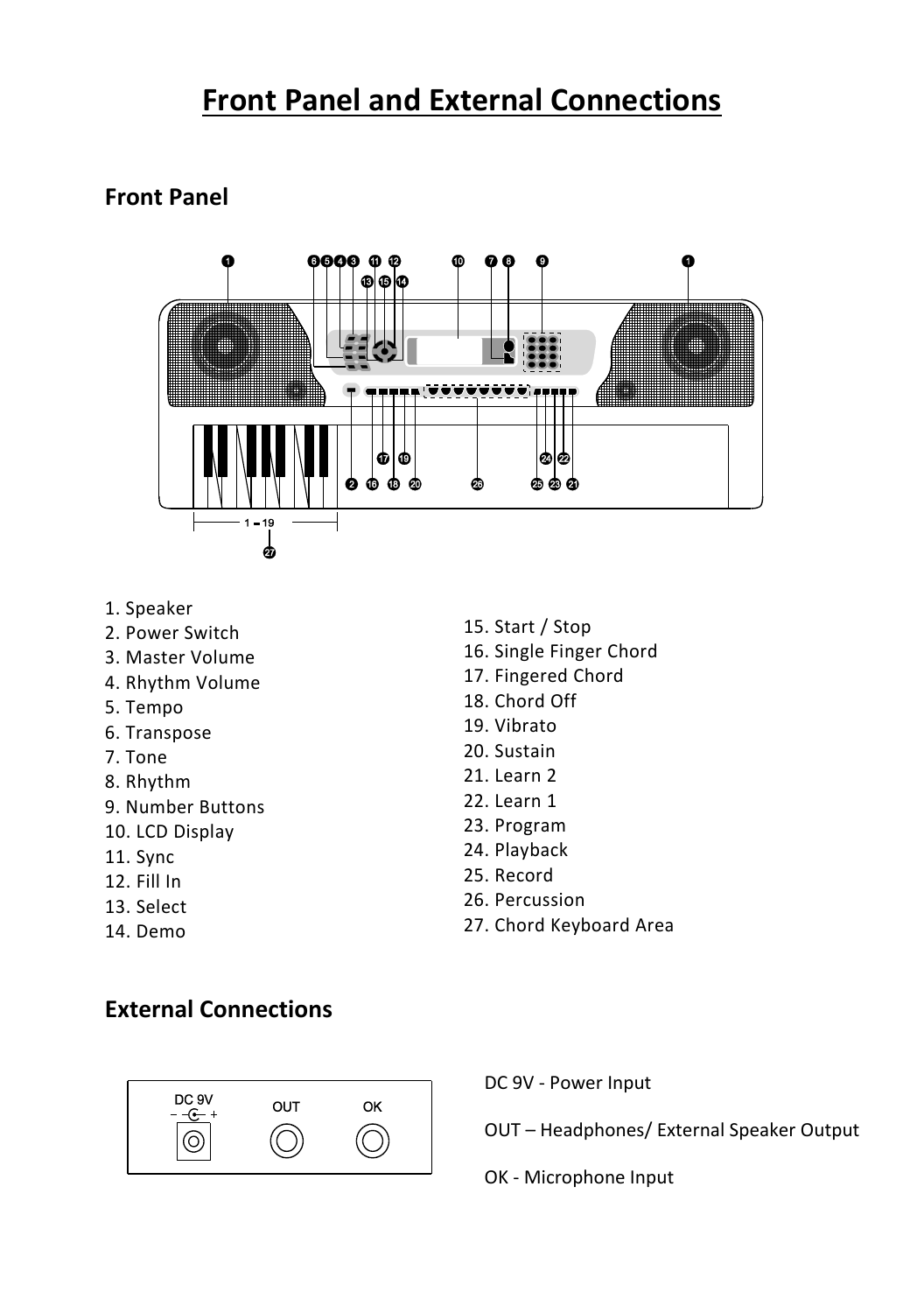## <span id="page-5-0"></span>**LCD Display**



- 1. Speed value of rhythm and song (bpm)
- 2. Digital display of song, rhythm and tone number
- 3. TONE, RHYTHM or DEMO song
- 4. Volume level display
- <span id="page-5-1"></span>5. Staff display

## **Preparation Before First Use**

### <span id="page-5-2"></span>**Power**

<span id="page-5-3"></span>Use of AC/DC power adapter:

Please use the special AC/DC power adapter that came with the electronic keyboard or a power adapter with DC9V output voltage and 500mA output current with a centre positive plug. Connect the DC plug of the power adapter into the DC9V power socket on the rear of the keyboard and then connect the other end into the mains wall socket and switch on.



Caution: When the keyboard is not in use you should unplug the power adapter from the mains power socket.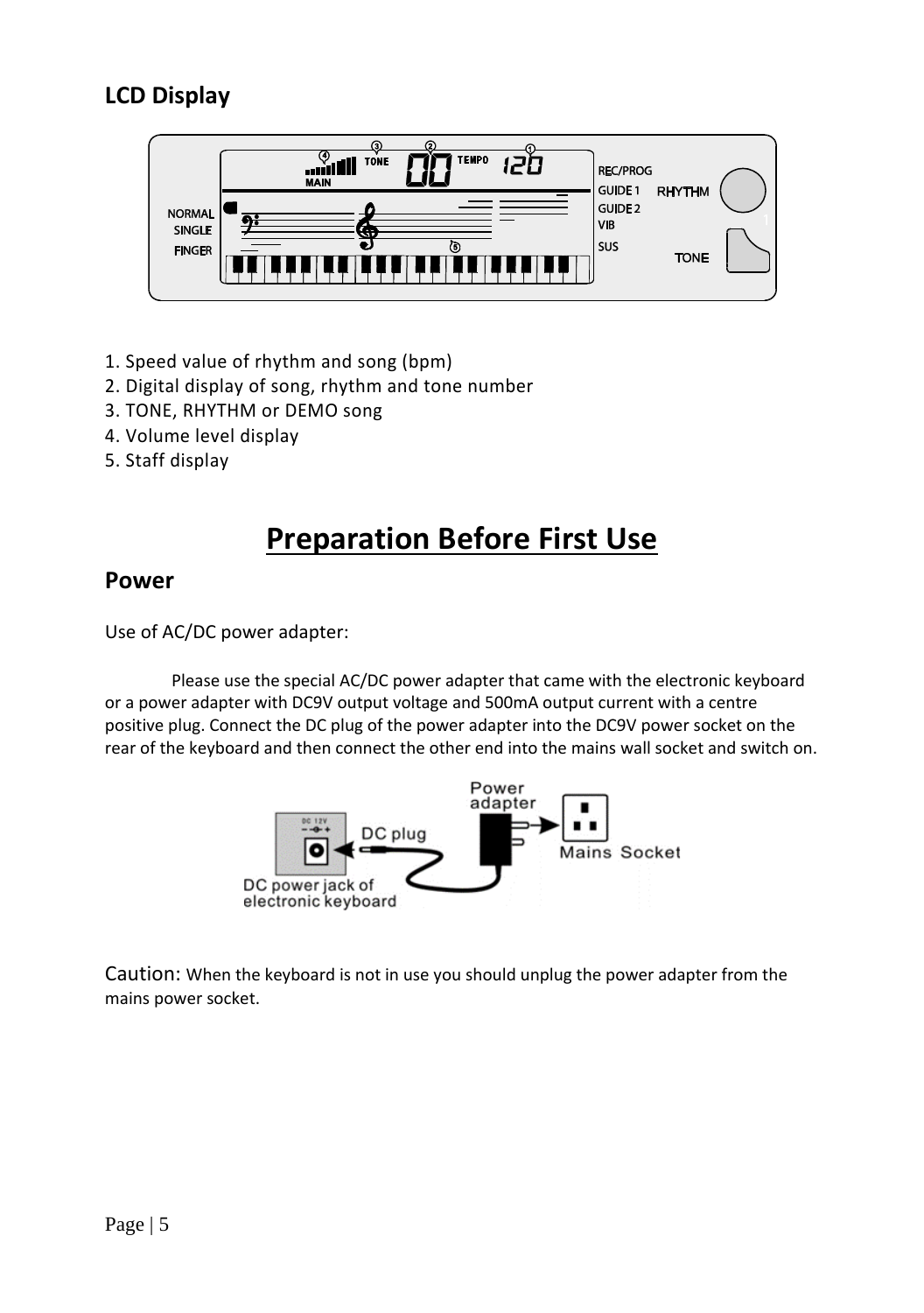<span id="page-6-0"></span>Battery operation:

Open the battery lid on the underneath of the electronic keyboard and insert 6 x 1.5V Size D alkaline batteries. Ensure the batteries are inserted the correct way round and replace the battery lid.

Caution: Do not mix old and new batteries. Do not leave batteries in the keyboard if the keyboard is not going to be used for any length of time. This will avoid possible damage caused by leaking batteries.

<span id="page-6-1"></span>Auto Power Off:

The amplifier section of the keyboard will go into a low power standby mode if no key is pressed for 3 minutes. Press any key to come out of the low power mode. Note the keyboard will not enter the low power mode during demo song or rhythm playback.

### <span id="page-6-2"></span>**Jacks and Accessories**

<span id="page-6-3"></span>Using headphones or external speakers:

Connect the 3.5mm headphone or external speaker plug into the [OUT] jack on the rear of the keyboard. The keyboard internal speakers will cut out. Note: Headphones and external speaker not supplied.

<span id="page-6-4"></span>Connecting a microphone:

Connect the 3.5mm microphone plug into the [OK] jack on the rear of the keyboard. Sing along in time with the music. Note: Microphone not supplied.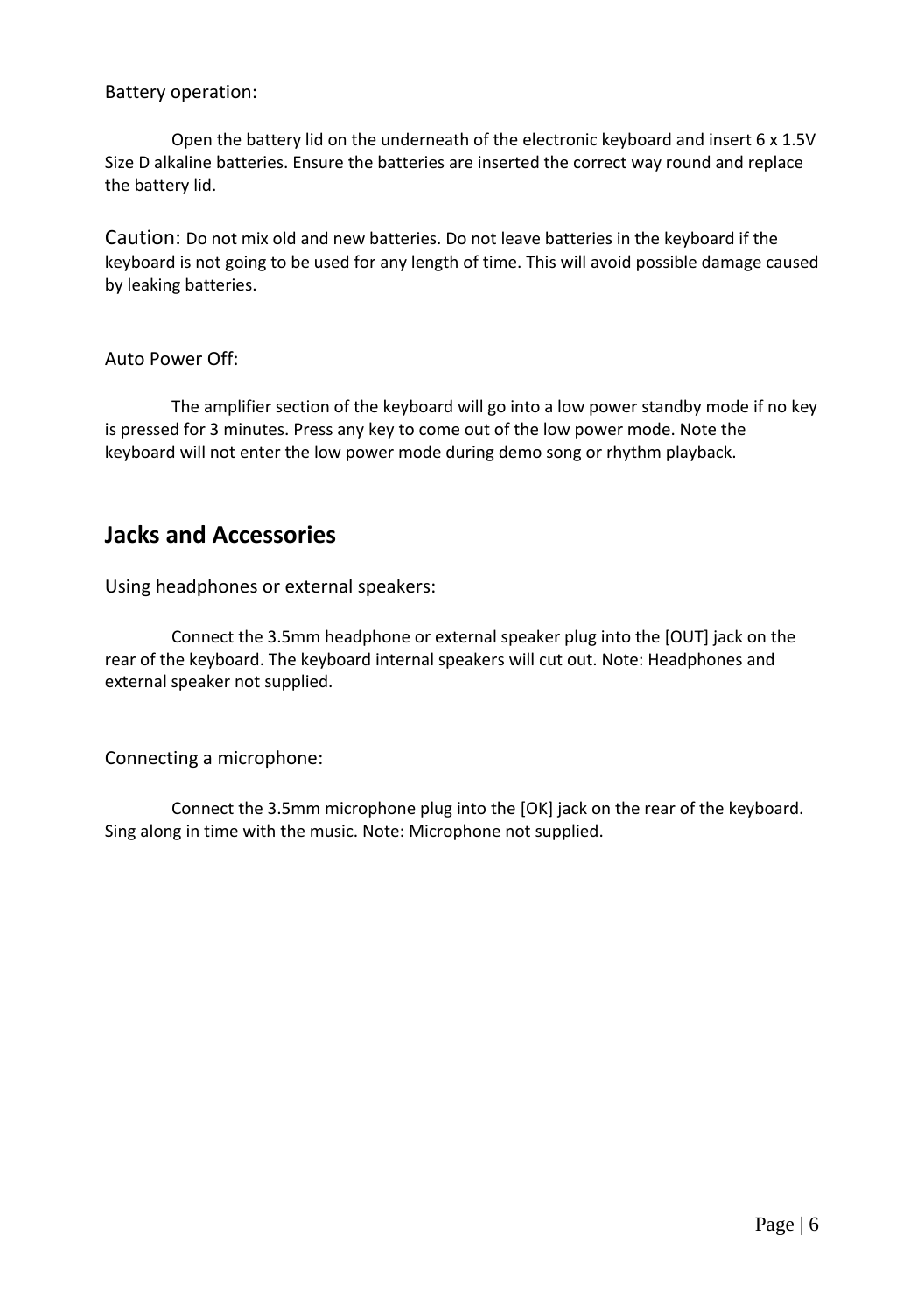## **Basic Operation**

### <span id="page-7-1"></span><span id="page-7-0"></span>**Power and Volume**

#### <span id="page-7-2"></span>Power control:

Press the [POWER] button to turn the power on and again to turn the power off.



<span id="page-7-3"></span>Adjustment of the Master Volume:

The keyboard has 10 levels of volume from 1 -10. The default volume level when powered on is set to level 7. To change the volume, press the [MASTER VOLUME +/-] buttons. The volume level is indicated by the bars on the LCD display. Pressing both the [MASTER VOLUME +/-] buttons at the same time will make the master volume return to the default level.



### <span id="page-7-4"></span>**Tone**

#### <span id="page-7-5"></span>Tone Selection:

When the keyboard is first switched on the default status is TONE. To change the tone you can either press the + or - buttons on the numerical keypad or directly input the number of the tone you require by pressing the corresponding digits 0-9.

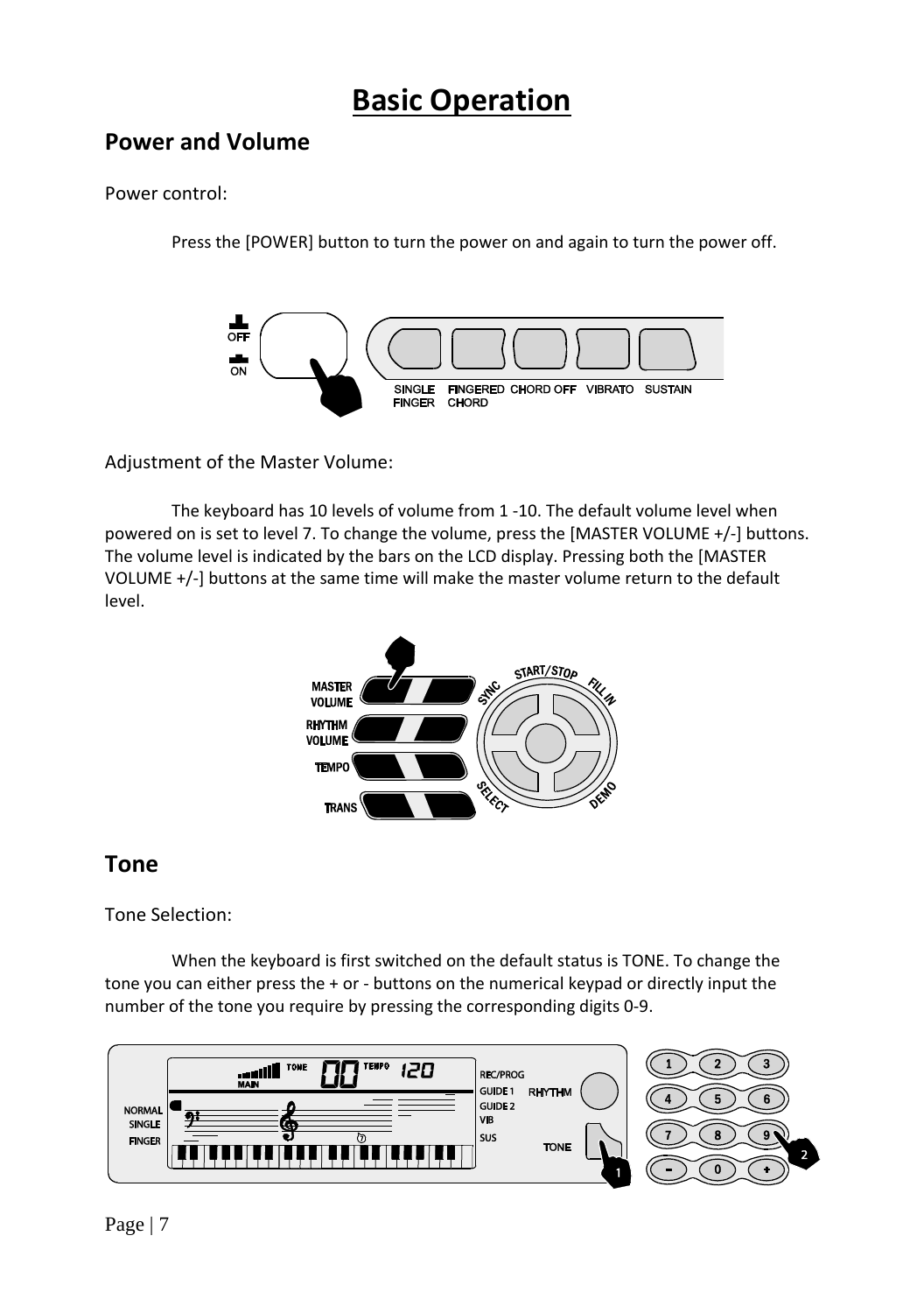### <span id="page-8-0"></span>**Effect & Control**

#### <span id="page-8-1"></span>Sustain:

Press the [Sustain] button to enter Sustain mode. The LCD display will show a flag next to [SUS]. Once this mode is selected the sound of each note played is prolonged. Pressing the [Sustain] button again will turn the sustain feature off and exit this mode.



#### <span id="page-8-2"></span>Vibrato:

Press the [Vibrato] button to enter Vibrato mode. The LCD display will show a flag next to [VIB]. Once this mode is selected each time a note is played a trembling effect is added to the end of the note. Pressing the [Vibrato] button again will turn the Vibrato feature off and exit this mode.



#### <span id="page-8-3"></span>Transpose:

Pressing the [Transpose +/-] button alters the musical scale of the note being played. You can adjust the scale by 6 levels upwards or downwards. Pressing both the [Transpose +/-] buttons at the same time will make the musical scale revert to 0.

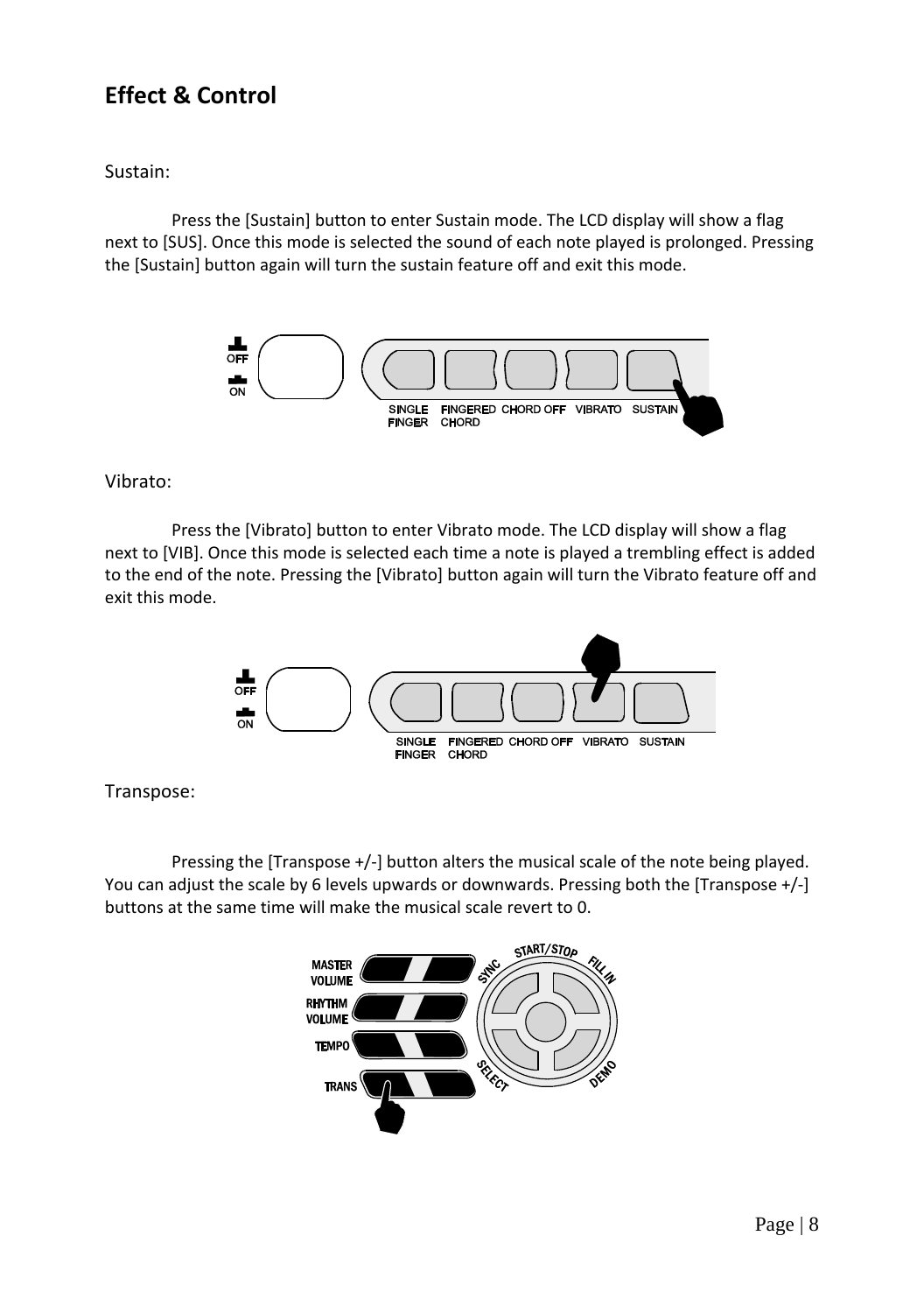<span id="page-9-0"></span>Panel Percussion Instruments:

There are 8 kinds of percussion instruments to choose from. Press the corresponding button to sound the required instrument. You can use the percussion instruments to fill in your music and enhance the performance.



### <span id="page-9-1"></span>**Rhythm**

<span id="page-9-2"></span>Selecting the rhythm:

You can choose from any of the 100 built in rhythms. Please refer to the appendix for the detailed rhythm table. Press the [RHYTHM] button to enter the rhythm selection function. The LCD display will show the current rhythm number. You can select the rhythm you require by pressing the corresponding digits on the numerical keypad or by pressing the + / - buttons.



<span id="page-9-3"></span>Start / Stop:

Press the [START / STOP] button to play the rhythm. Press the [START / STOP] button again to stop the rhythm playback.

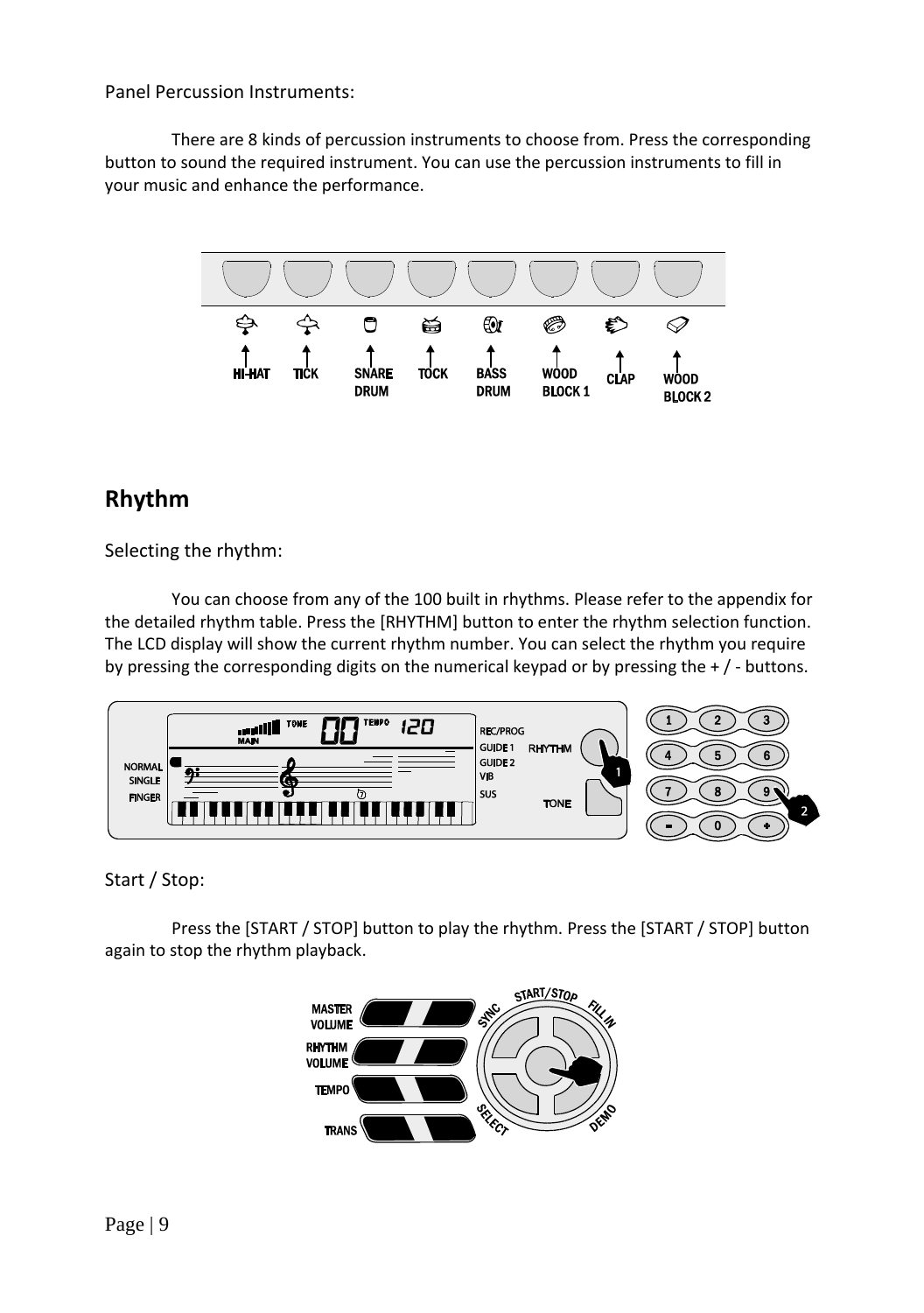#### <span id="page-10-0"></span>Sync:

Press the [SYNC] button to select the sync accompaniment function. Pressing any of the first 19 keys on the left hand side of the keyboard will start the rhythm playing. Press the [SYNC] button again to stop the rhythm and reset the sync function. Press the [SYNC] button again to exit the sync function.



<span id="page-10-1"></span>Fill in:

You can fill in a length of interlude if you press the [FILL IN] button during the rhythm playback. After the fill in the rhythm will continue playing as normal.



<span id="page-10-2"></span>Rhythm Volume Adjustment:

The default Rhythm Volume is level 7; this can be adjusted by pressing the [RHYTHM VOLUME +/-] buttons. The LCD display will show the volume as you are adjusting it. The adjustment range is 1-10 indicated by the bars on the LCD display. Pressing both the [RHYTHM VOLUME +/-] buttons at the same time will make the Rhythm Volume return to the default level.

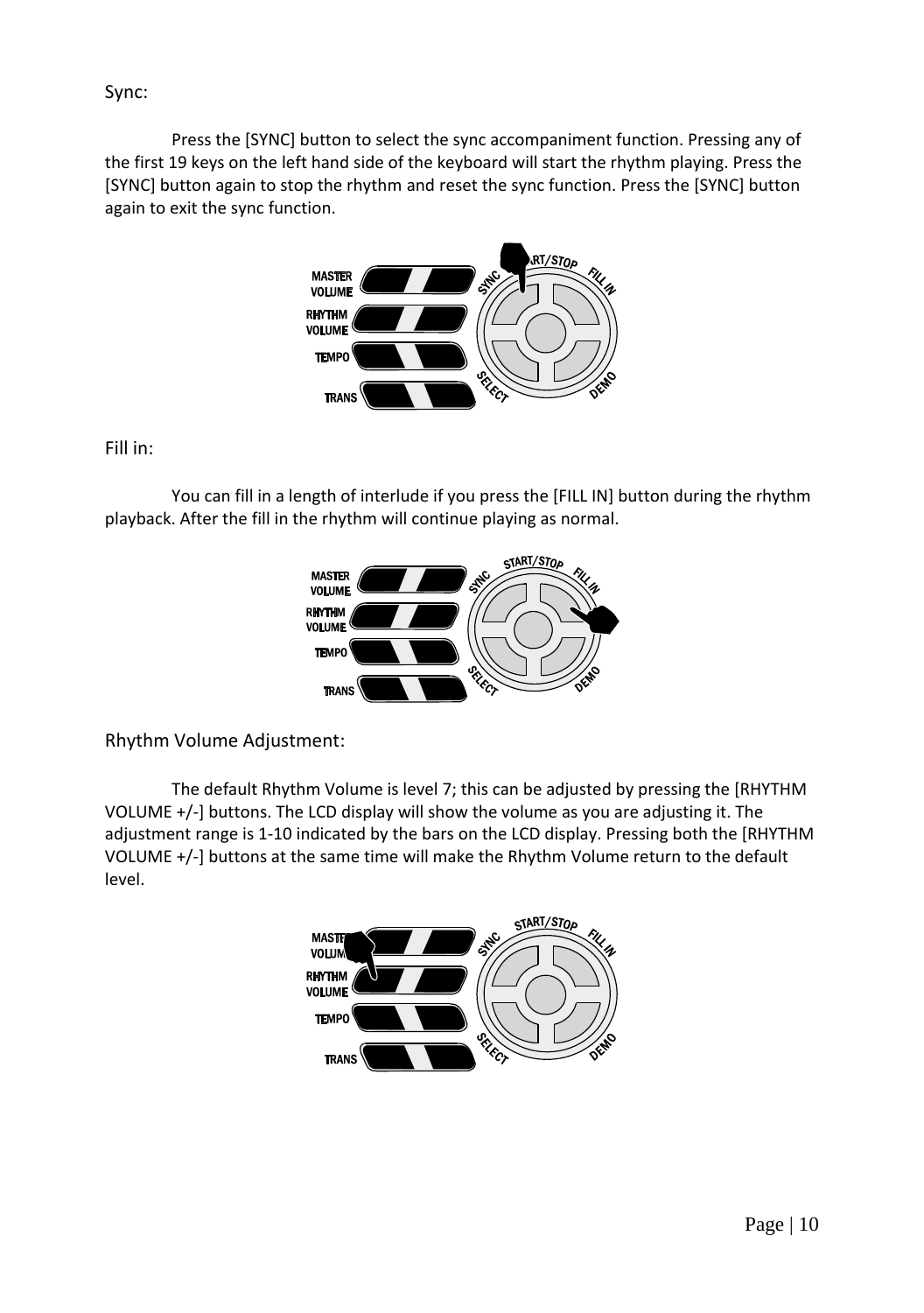<span id="page-11-0"></span>Tempo Adjustment:

Press the [TEMPO +/-] buttons to adjust the playing tempo of the rhythm, metronome and demo song. The adjustment range is 40-240 bpm in 15 steps. Pressing both the [TEMPO +/-] buttons at the same time will make the tempo revert to 120 bpm.



## <span id="page-11-1"></span>**Chord Accompaniment**

<span id="page-11-2"></span>Single Finger Chords:

Press the [SINGLE FINGER] button to enter the single finger auto chord mode. A flag is displayed on the LCD next to SINGLE. Chords are played by pressing certain keys in the chord area on the left hand side of the keyboard (keys 1-19). The finger patterns required are shown in Appendix V. The played chord is displayed in the top left corner of the LCD display. Press the [START / STOP] button to start or stop the chord accompaniment.



<span id="page-11-3"></span>Fingered Chords:

Press the [FINGERED CHORD] button to enter the fingered auto chord mode. A flag is displayed on the LCD next to FINGER. By pressing certain keys in the chord area on the left hand side of the keyboard (keys 1-19) you can hear different chord accompaniments. The finger patterns required are shown in Appendix V. The played chord is displayed in the top left corner of the LCD display. Press the [START / STOP] button to start or stop the chord accompaniment.

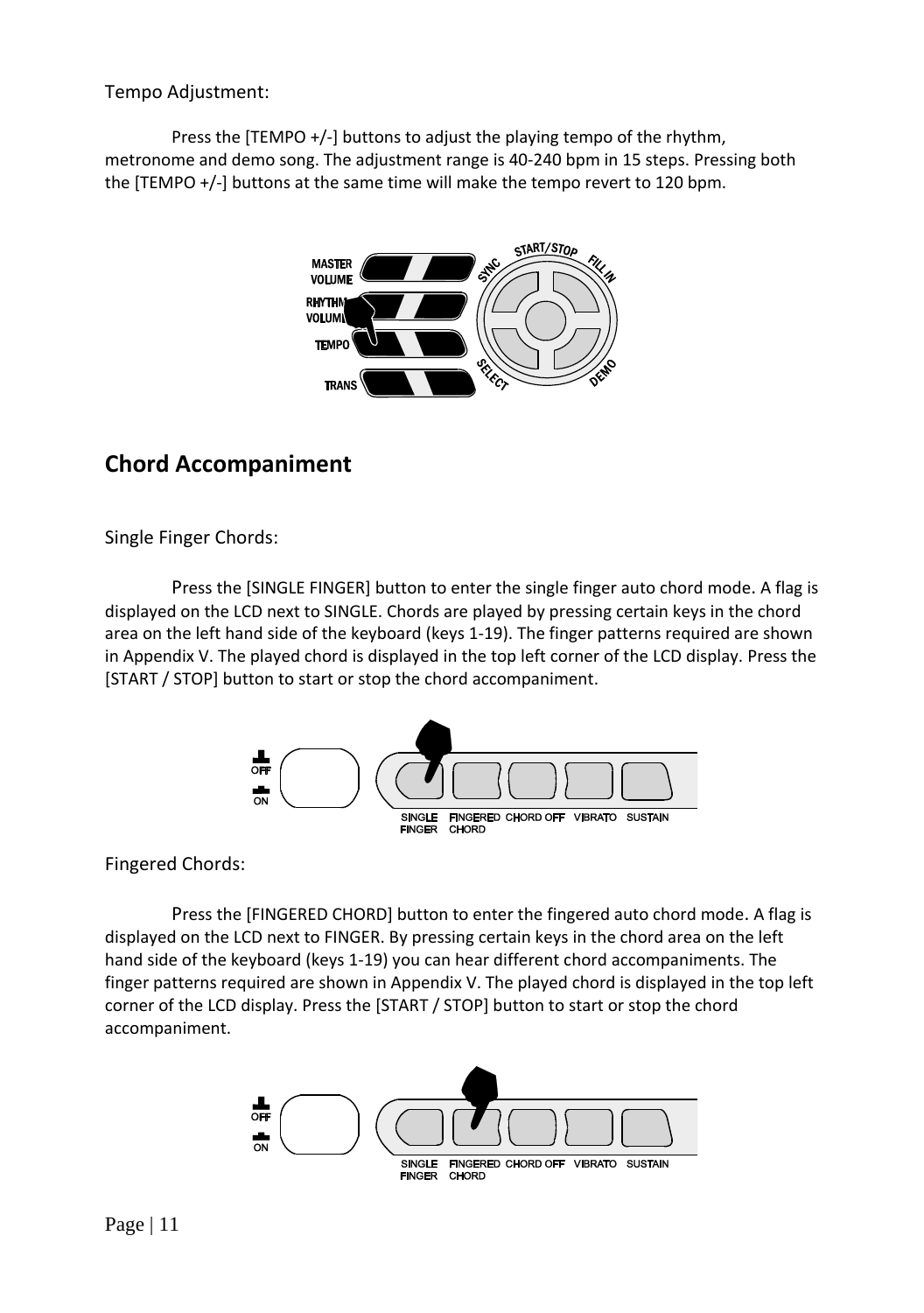<span id="page-12-0"></span>Chord Off:

During any chord mode press the [CHORD OFF] button to stop the chord accompaniment sound and exit the chord mode. The rhythm will continue to play.



### <span id="page-12-1"></span>**Recording Function**

Press the [RECORD] button to enter the recording mode. The LCD display will show a flag next to REC/PROG. Press any key to start recording. The maximum recording capacity is 41 notes. Each time you press the [RECORD] button, the previous memory will be cleared and the keyboard will enter the recording mode again.



Before the memory becomes full, press the [PLAY] button to play back the recorded notes.



Press the [PROGRAM] button to enter the rhythm editing mode. The LCD display will show a flag next to REC/PROG. You can edit a section of rhythm by pressing any of the 8 kinds of panel percussion on the keyboard. The maximum recording length is 16 percussion sounds. Press the [PLAYBACK] button to hear the programmed sounds in sequence. You can also adjust the tempo for optimal effect. Each time you press the [PROGRAM] button the previous memory will be cleared and the keyboard will enter the programming mode again.

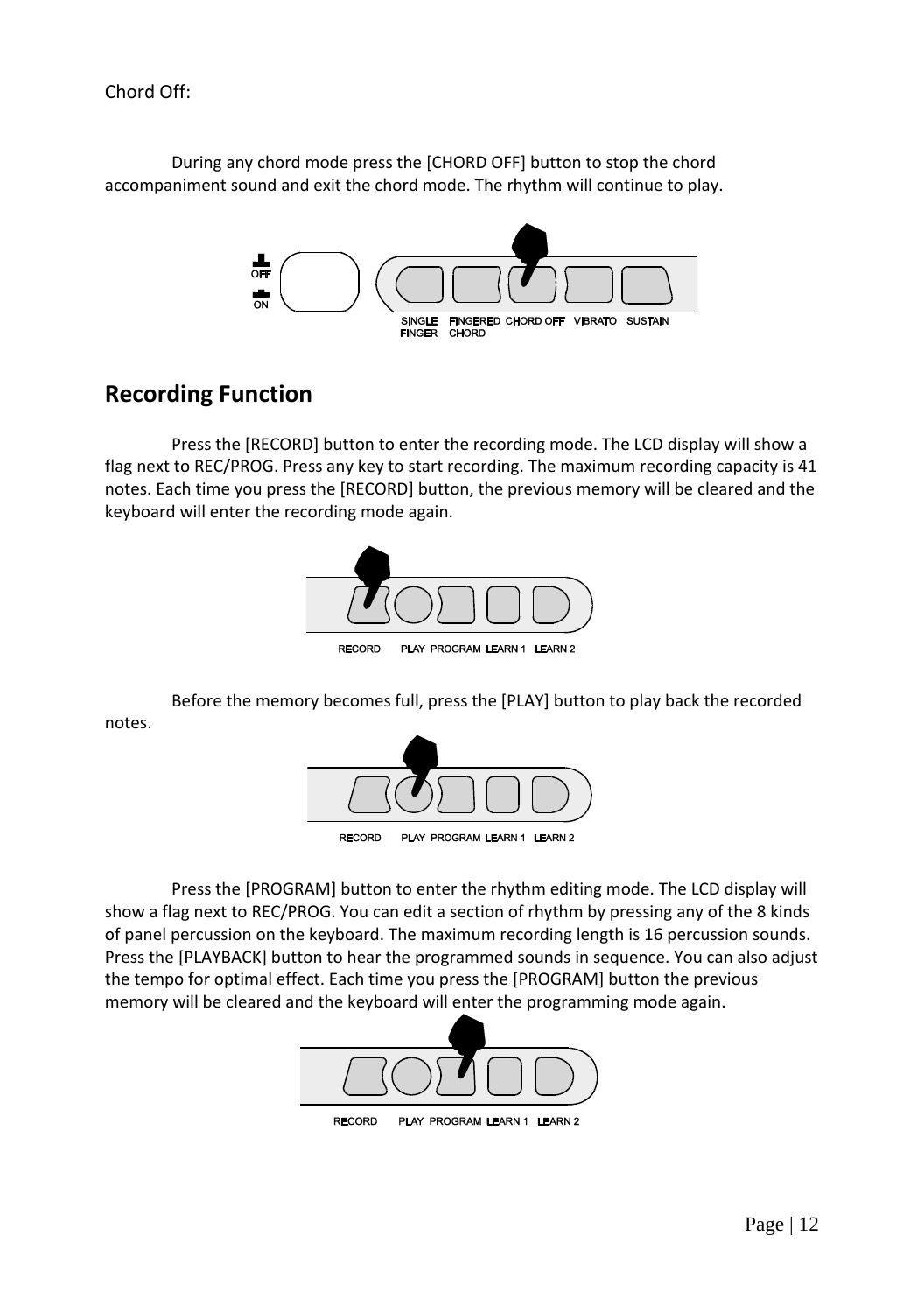### <span id="page-13-0"></span>**Demo Song Playback**

Press the [DEMO] button to play a demo song. The LCD display will show SONG [XX] where xx is the number of the demo song. By pressing the [SELECT] button repeatedly you can choose the demo song you require. There are 8 songs to choose from in total. The keyboard will finish playing the chosen song and then start to play the next song. Press the [DEMO] button again to exit the demo mode.



### <span id="page-13-1"></span>**Teaching Modes**

<span id="page-13-2"></span>LEARN 1:

Press the [LEARN 1] button to enter the Single Key teaching mode. A flag next to GUIDE 1 will be displayed on the LCD. This mode is suitable for beginners to familiarise themselves with the rhythm and tempo of the song. The LCD display will show SONG [XX] where xx is the number of the demo song selected. Select a different song using [SELECT] key. The beat point will flash on the LCD display to indicate the tempo. The keyboard will then play the main melody automatically. The LCD will indicate which keys should be pressed.



<span id="page-13-3"></span>LEARN 2:

Press the [LEARN 2] button to enter the Synchronised teaching mode. A flag next to GUIDE 2 will be displayed on the LCD. This mode is suitable for more advanced users. The LCD display will show SONG [XX] where xx is the number of the demo song selected. Select a different song using the [SELECT] key. The beat point will flash on the LCD display to indicate the tempo. The correct key to press is displayed on the LCD display. Play along in time making sure to press the correct keys.

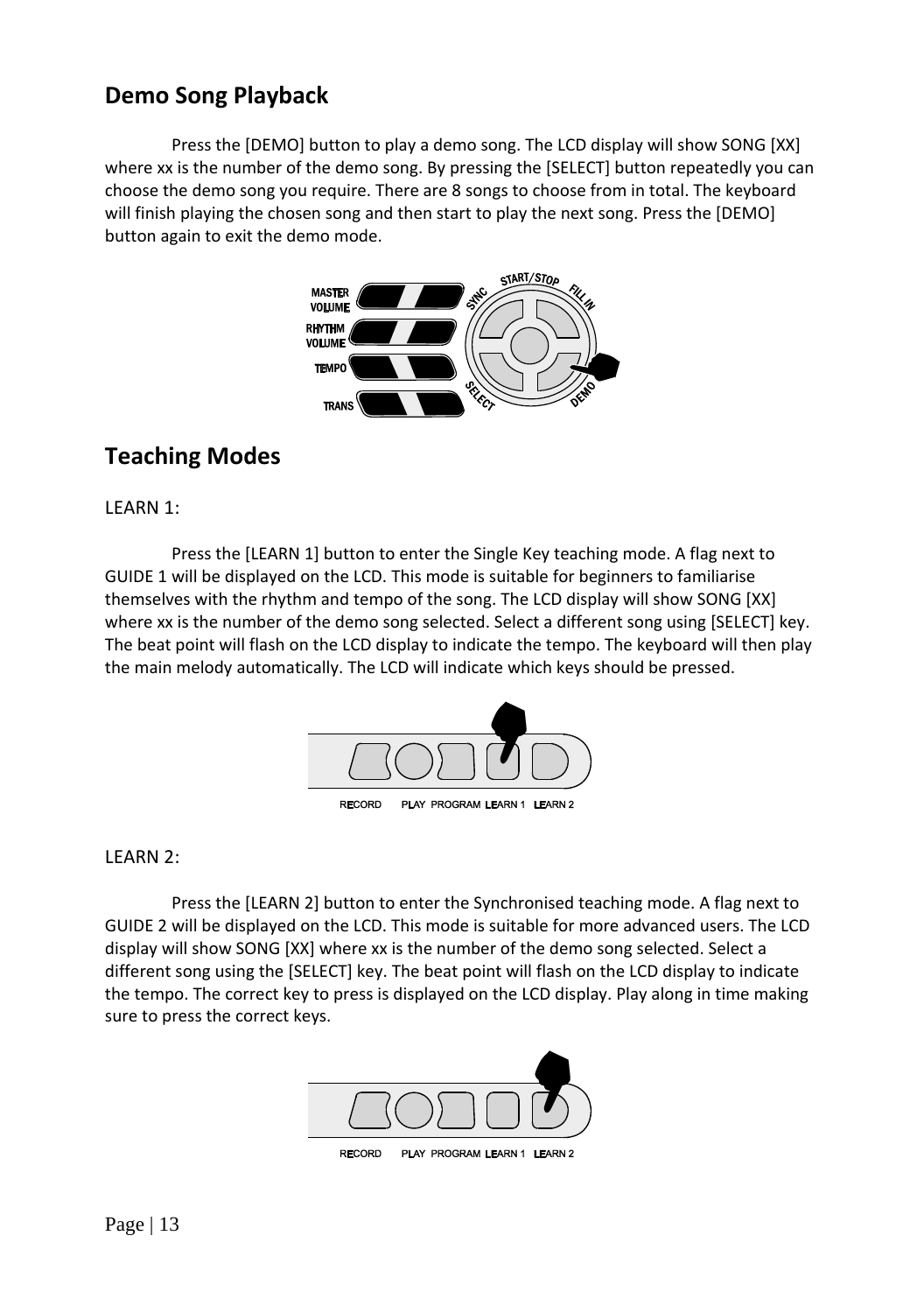## **Appendix I. Rhythm Table**

<span id="page-14-0"></span>

| No. | Name of             | No. | Name of                 | No. | Name of<br>No.         |    | Name of             |  |
|-----|---------------------|-----|-------------------------|-----|------------------------|----|---------------------|--|
|     | Rhythm              |     | Rhythm                  |     | Rhythm                 |    | Rhythm              |  |
| 00  | Rumba               | 25  | Classic Polka           | 50  | Brazil Mambo<br>75     |    | Jazz Rumba          |  |
| 01  | Samba               | 26  | Country Bossa<br>nova   | 51  | Europe 8 Beat<br>76    |    | Jazz Samba          |  |
| 02  | Disco               | 27  | Hot Salsa               | 52  | Country Cha Cha        | 77 | Classic Disco       |  |
| 03  | Tango               | 28  | Pop 16 Beat             | 53  | India blue Grass       | 78 | <b>Brazil Tango</b> |  |
| 04  | Rock                | 29  | Blue Leigui             | 54  | <b>Blue slow Rock</b>  | 79 | Europe Rock         |  |
| 05  | Swing               | 30  | Pop Mambo               | 55  | Europe Rumba           | 80 | <b>Jazz Swing</b>   |  |
| 06  | Country             | 31  | Pop 8 Beat              | 56  | Rock Samba             | 81 |                     |  |
| 07  | waltz               | 32  | Jazz Cha Cha            | 57  | Rock Disco             | 82 | Pop Waltz           |  |
| 08  | <b>Beguine</b>      | 33  | <b>Emotion Pop</b>      | 58  | Classic Tango          | 83 | Jazz Beguine        |  |
| 09  | Latin               | 34  | <b>Country Rock</b>     | 59  | Unitary Rock           | 84 | Pattern Latin       |  |
| 10  | March polka         | 35  | <b>Blue Rumba</b>       | 60  | <b>Europe Swing</b>    | 85 | Jazz Polka          |  |
| 11  | Bossa nova          | 36  | Classic Samba           | 61  | <b>Classic Country</b> | 86 |                     |  |
| 12  | Salsa               | 37  | Europe Disco            | 62  | Argentina Waltz        | 87 | Latin Salsa         |  |
| 13  | 16 Beat             | 38  | <b>Blue Tango</b>       | 63  | Rock Beguine           | 88 | Jazz 16 Beat        |  |
| 14  | Leigui              | 39  | <b>Emotion Rock</b>     | 64  | Jazz Latin             | 89 | Pop Leigui          |  |
| 15  | Mambo               | 40  | <b>Classic Swing</b>    | 65  | South Africa Polka     | 90 | Jazz Mambo          |  |
| 16  | 8 Beat              | 41  | South Africa<br>Country | 66  | Pattern Bossa<br>nova  | 91 | Classic 8 Beat      |  |
| 17  | Cha Cha             | 42  | Country Waltz           | 67  | <b>Blue Salsa</b>      | 92 | Brazil Cha-Cha      |  |
| 18  | Pop                 | 43  | Classic Beguine         | 68  | 16 Beat Swing          | 93 | <b>Blue Grass</b>   |  |
| 19  | Slow Rock           | 44  | Brazil Latin            | 69  | Europe Leigui          | 94 | Jazz slow Rock      |  |
| 20  | <b>Blue Swing</b>   | 45  | Blue Polka              | 70  | Pattern Mambo          | 95 |                     |  |
| 21  | Country Jazz        | 46  | Mix Bossa nova          | 71  | Jazz 8 Beat            | 96 | Europe Samba        |  |
| 22  | Classic Waltz       | 47  | Rock Salsa              | 72  | Blue Cha Cha<br>97     |    | Jazz Disco          |  |
| 23  | <b>Blue Beguine</b> | 48  | Unitary 16 Beat         | 73  | Indonesia Dance        | 98 |                     |  |
| 24  | Rock Latin          | 49  | Classic Leigui          | 74  | Classic slow Rock      | 99 | <b>Blue Rock</b>    |  |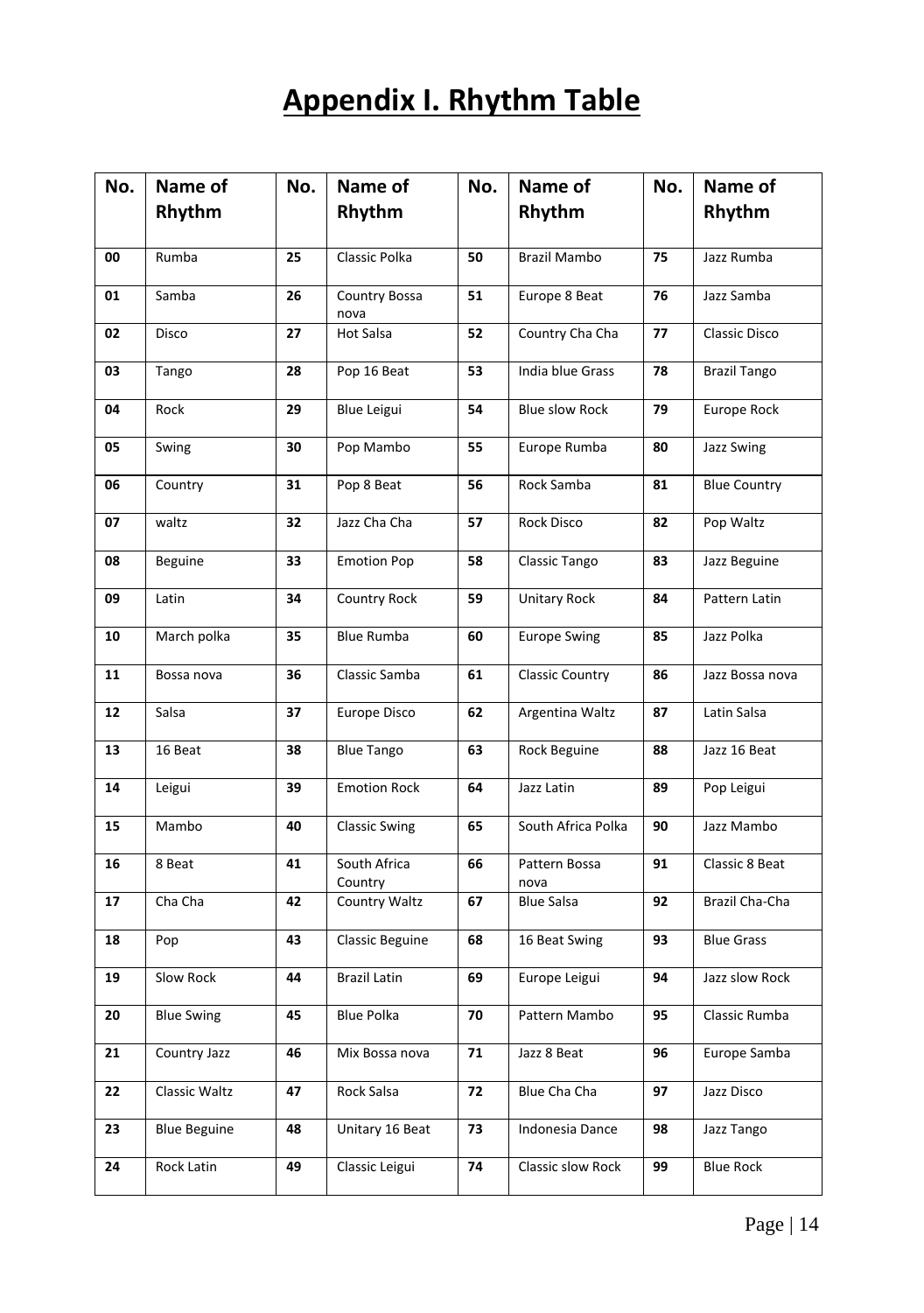## **Appendix II. Tone Table**

<span id="page-15-0"></span>

| No. | Name of                        | No. | Name of                      | No. | Name of                     | No.          | Name of                     |  |
|-----|--------------------------------|-----|------------------------------|-----|-----------------------------|--------------|-----------------------------|--|
|     | <b>Tone</b>                    |     | <b>Tone</b>                  |     | <b>Tone</b>                 |              | <b>Tone</b>                 |  |
|     |                                |     |                              |     |                             |              |                             |  |
| 00  | <b>Acoustic Grand</b><br>Piano | 25  | Short E-Guitar               | 50  | Sustain Harp                | 75           | Bassoon                     |  |
| 01  | <b>Electric Grand</b><br>Piano | 26  | Fx <sub>2</sub>              | 51  | <b>String Ensemble</b><br>3 | 76           | Lead 4                      |  |
| 02  | Celesta                        | 27  | Fx 3                         | 52  | Tuba                        | 77           | Pad 4                       |  |
| 03  | Vibraphone                     | 28  | Synth Bass 2                 | 53  | Synth Brass 3               | 78           | Fx 7                        |  |
| 04  | Jazz E-Guitar                  | 29  | Sustain Ocarina              | 54  | Middle Sax                  | 79           | Lead 5                      |  |
| 05  | Muted E-Guitar                 | 30  | Vib Harp                     | 55  | <b>Sustain Clarinet</b>     | 80           | Echo Piano                  |  |
| 06  | <b>Acoustic Bass</b>           | 31  | <b>String Ensemble 2</b>     | 56  | Lead 3                      | 81           | <b>Bright Piano</b>         |  |
| 07  | <b>Electric Guitar</b>         | 32  | Trombone                     | 57  | Pad 3                       | 82           | Short Celesta               |  |
| 08  | Synth Bass 1                   | 33  | Synth Brass 2                | 58  | Sustain Koto                | 83           | <b>Bright</b><br>Vibraphone |  |
| 09  | Ocarina                        | 34  | Soprano Sax                  | 59  | Kalimba                     | 84           | Jazz Guitar 2               |  |
| 10  | Harp                           | 35  | Vib Clarinet                 | 60  | Fx 4                        | 85           | Clean E-Guitar              |  |
| 11  | String Ensemble 1              | 36  | Lead 2                       | 61  | Sustain E-Piano             | 86           | Acoustic<br>Bass(finger)    |  |
| 12  | Trumpet                        | 37  | Pad <sub>2</sub>             | 62  | Echo Celesta                | 87           | Vib E-Bass                  |  |
| 13  | Synth Brass 1                  | 38  | Sitar                        | 63  | Fx <sub>5</sub>             | 88           | Synth Bass 5                |  |
| 14  | Alto Sax                       | 39  | Short Shanai                 | 64  | <b>Fretless Bass</b>        | 89           | Short Ocarina               |  |
| 15  | Clarinet                       | 40  | Echo Violin                  | 65  | Baritone E-<br>Guitar       | 90           | <b>Bright Harp</b>          |  |
| 16  | Lead 1                         | 41  | Vib E-Piano                  | 66  | Acoustic<br>Bass(pick)      | 91           | <b>String Ensemble</b>      |  |
| 17  | Pad 1                          | 42  | <b>Bright Celesta</b>        | 67  | <b>Baritone E-Bass</b>      | 92           | Echo Trumpet                |  |
| 18  | Koto                           | 43  | Sustain<br>Vibraphone        | 68  | Synth Bass 4                | 93           | Synth Brass 5               |  |
| 19  | Shanai                         | 44  | Wood Bass                    | 69  | Fx 6                        | 94           | <b>Tenor Sax</b>            |  |
| 20  | Violin                         | 45  | Sustain E-Guitar             | 70  | Echo Harp                   | 95<br>Fx 8   |                             |  |
| 21  | Piccolo                        | 46  | Echo Acoustic<br><b>Bass</b> | 71  | <b>String Ensemble</b><br>4 | Lead 6<br>96 |                             |  |
| 22  | Sustain Celesta                | 47  | Sustain E-Bass               | 72  | French Horn<br>97           |              | Pad 5                       |  |
| 23  | Fx 1                           | 48  | Synth Bass 3                 | 73  | Synth Brass 4               | 98           | Banjo                       |  |
| 24  | Vib Viola                      | 49  | Whistle                      | 74  | <b>Baritone Sax</b>         | 99           | Vib Shanai                  |  |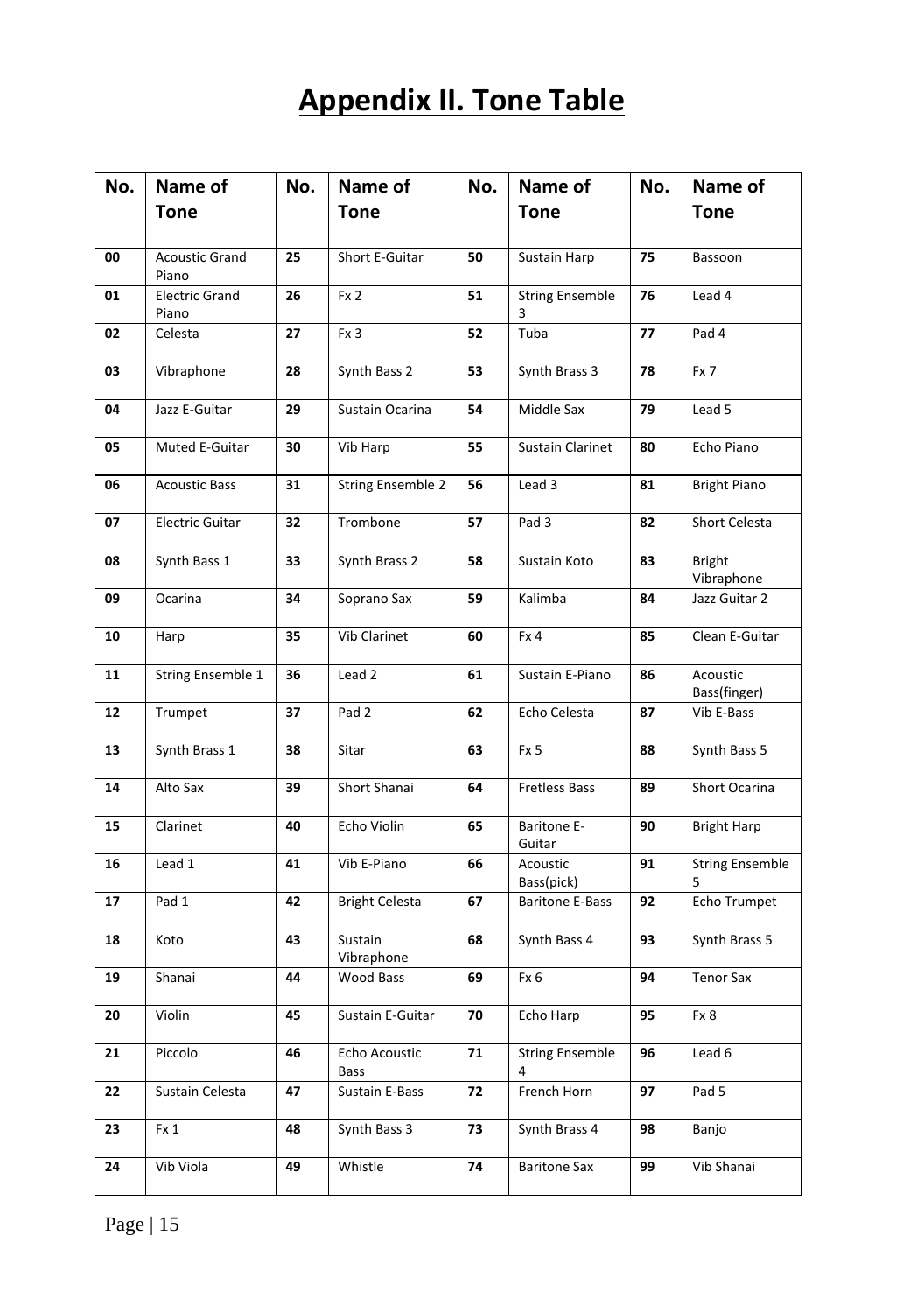## **Appendix III. Demo Song Table**

<span id="page-16-0"></span>

| No. | Name of Song             | No. | Name of Song            |
|-----|--------------------------|-----|-------------------------|
| 01  | Horse Race               | 05  | My Heart Must Go On     |
| 02  | Flying Song on the Earth | 06  | <b>Unchained Melody</b> |
| 03  | The Girls from TianZhu   | 07  | Roundabout Moon         |
| 04  | <b>Toasting Song</b>     | 08  | Hang with Hand          |

## **Appendix IV. Troubleshooting**

<span id="page-16-1"></span>

| <b>Trouble</b>                            | <b>Possible Reason / Solution</b>        |
|-------------------------------------------|------------------------------------------|
| A slight noise is heard when turning the  | This is normal and nothing to worry      |
| power on or off.                          | about.                                   |
| After turning the power on to the         | Check the master volume is set to the    |
| keyboard there was no sound when the      | correct volume. Check that headphones    |
| keys were pressed.                        | or any other equipment are not           |
|                                           | plugged into the keyboard as these will  |
|                                           | cause the built-in speaker system to cut |
|                                           | off automatically.                       |
| Sound is distorted or interrupted and     | Use of incorrect power adapter. Use      |
| the keyboard is not working properly.     | the power adapter supplied or the        |
|                                           | batteries may need replacing.            |
| There is a slight difference in timbre of | This is normal and is caused by the      |
| some notes.                               | many different voice sampling ranges     |
|                                           | of the keyboard.                         |
| When using the sustain function some      | This is normal. The best length of       |
| tones have long sustain and some short    | sustain for different tones has been     |
| sustain.                                  | pre-set.                                 |
| The master volume or accompaniment        | Check that the master volume and         |
| volume is not right.                      | accompaniment volume are set             |
|                                           | correctly.                               |
| In SYNC status the auto                   | Check to make sure Single Finger or      |
| accompaniment does not work.              | Fingered mode has been selected and      |
|                                           | then play a note from the first 19 keys  |
|                                           | on the left hand side of the keyboard.   |
| The pitch of the note is not correct.     | Check that the transpose is set to 00.   |
| The keyboard appears to switch itself     | This is the power saving feature in      |
| off.                                      | operation. See page 6.                   |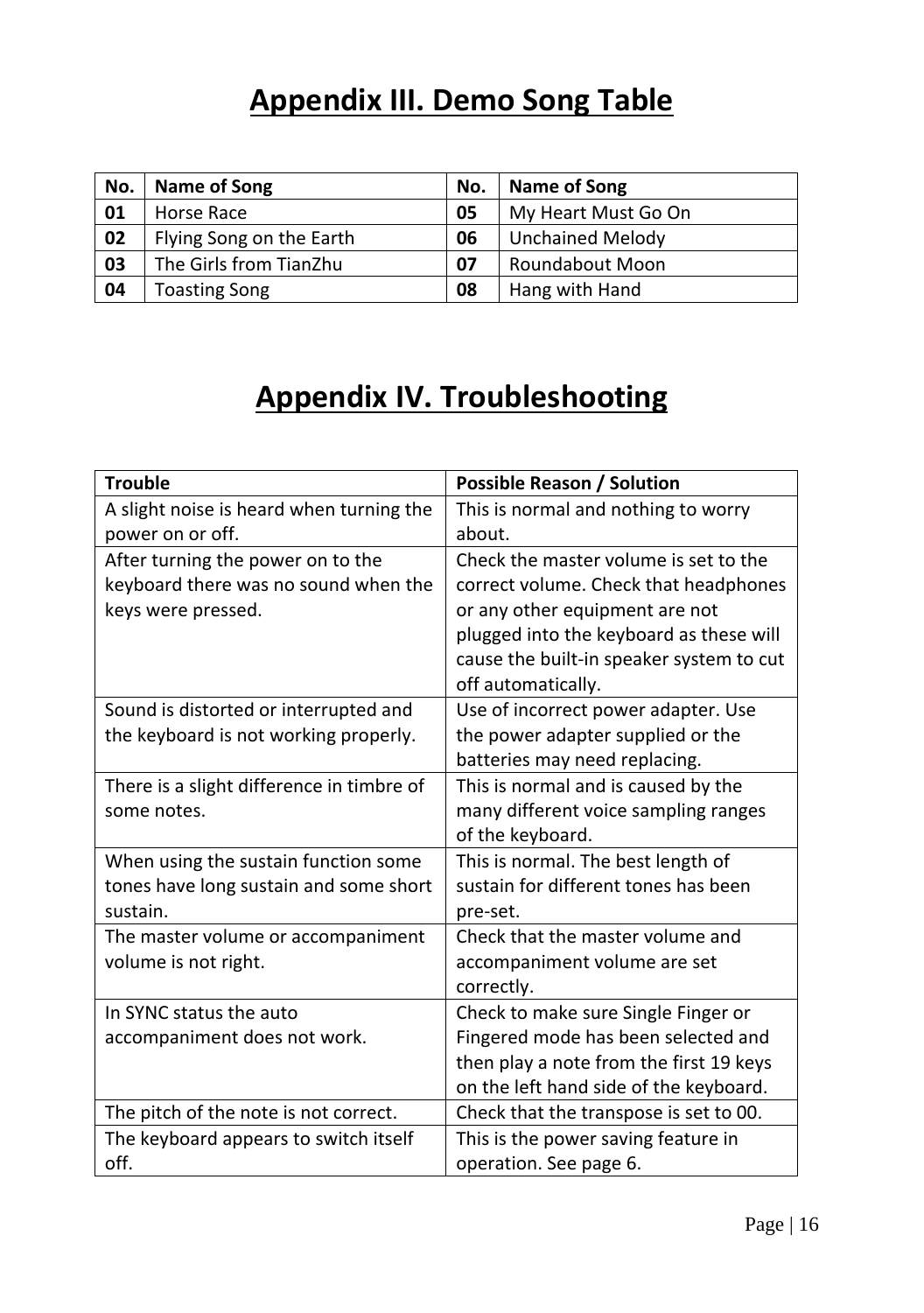## **Appendix V. Chord Tables**

### <span id="page-17-1"></span><span id="page-17-0"></span>**Single Finger Chords**



Page | 17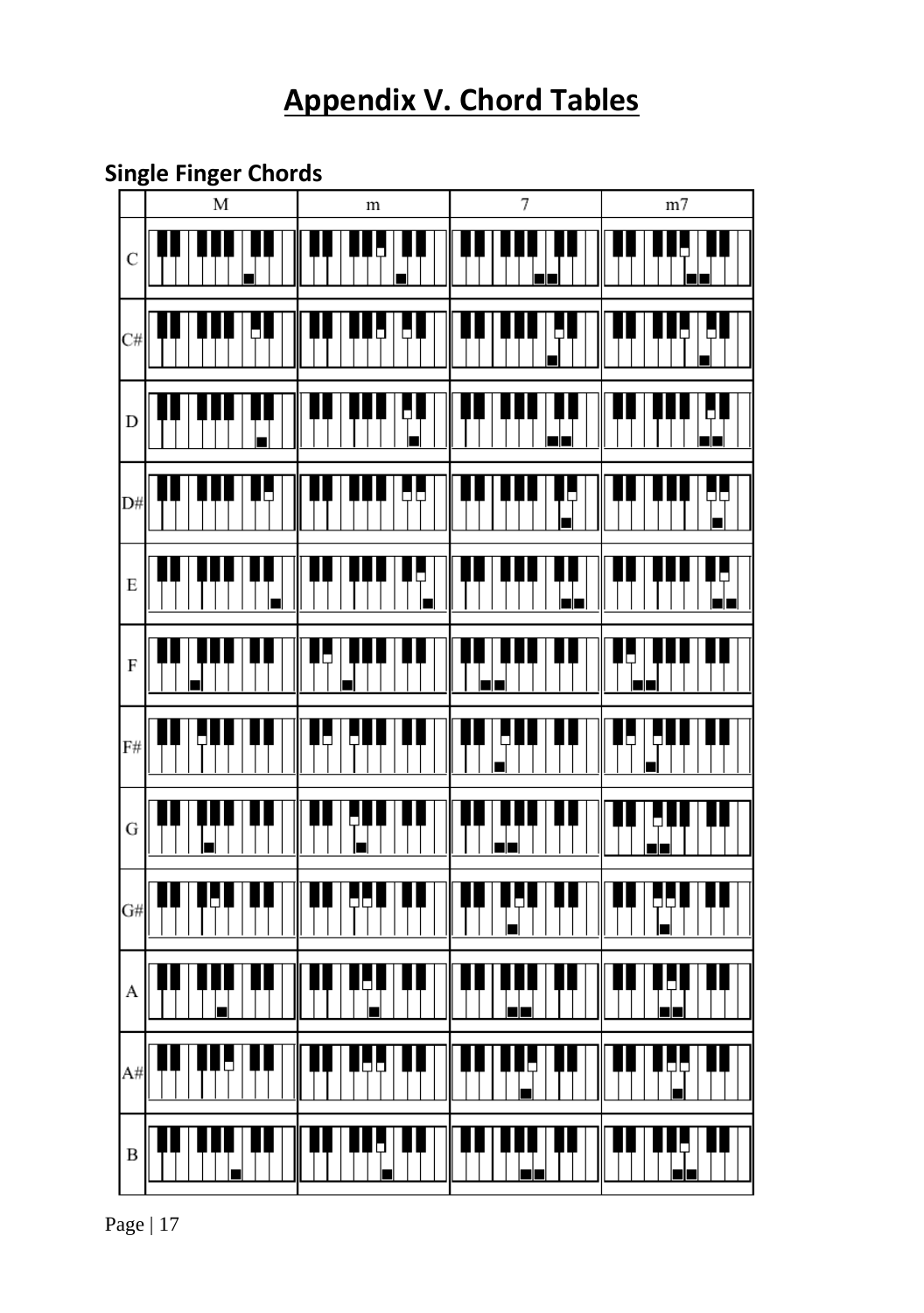## <span id="page-18-0"></span>**Fingered Chords**

| Chord<br>Type<br>Root             | м       | m       | 7            | m7                     | dim7     | M7           | $m7-5$  | dim                      |
|-----------------------------------|---------|---------|--------------|------------------------|----------|--------------|---------|--------------------------|
| С                                 | Ш<br>HІ | Ľ       | Н            |                        | Т        | IJЦ<br>НH    |         |                          |
| Cキ/(D♭)                           |         |         | ٦<br>Ш       | π.                     | Ÿ<br>O   | IJ           | ц       | Ш                        |
| D                                 | Ц       | IJ<br>Ļ | Ы            | Ц<br>Π<br>Ы            | L        | Ę<br>Η<br>ρ  |         | L                        |
| $(D^{\sharp})/E$                  |         |         |              |                        | IJ       | П<br>Ц       |         |                          |
| E                                 |         | L<br>H  | I            | Ц<br>Ъ<br>Н<br>Τ       | 7<br>IJ  |              | IJ<br>U | $\vec{\mathbf{H}}^{(1)}$ |
| F                                 | HН      | H       | IJ<br>Ц<br>Ŋ | C<br>ų                 | Ţ.<br>IJ | Ή<br>Ţ.<br>H |         | II.                      |
| F∜(G)                             |         |         |              |                        | ij       |              |         | H                        |
| G                                 | Ш<br>Н  | П<br>IJ | Д<br>Ц<br>П  | Ц<br>П<br>IJ<br>L<br>в | IJ<br>τμ | IJ<br>Ш      | Ц       | H                        |
| (G <sup>\$</sup> )/A <sup>)</sup> | J       |         | JI           |                        | 咖<br>ШI  | ij<br>IJІ    | H       | IJ<br>ĨΉ<br>П            |
| Α                                 | Ш       | ij<br>Ы | μ            | <u>HILL</u>            |          |              |         | IJ                       |
| $(A^{\sharp})/B^{\flat}$          |         |         | IJ           | ļ<br>φ.                |          |              |         |                          |
| Β                                 |         | ⊔       |              | !<br>T<br>JН<br>Н      |          |              | Ш       | Ц<br>ŋ                   |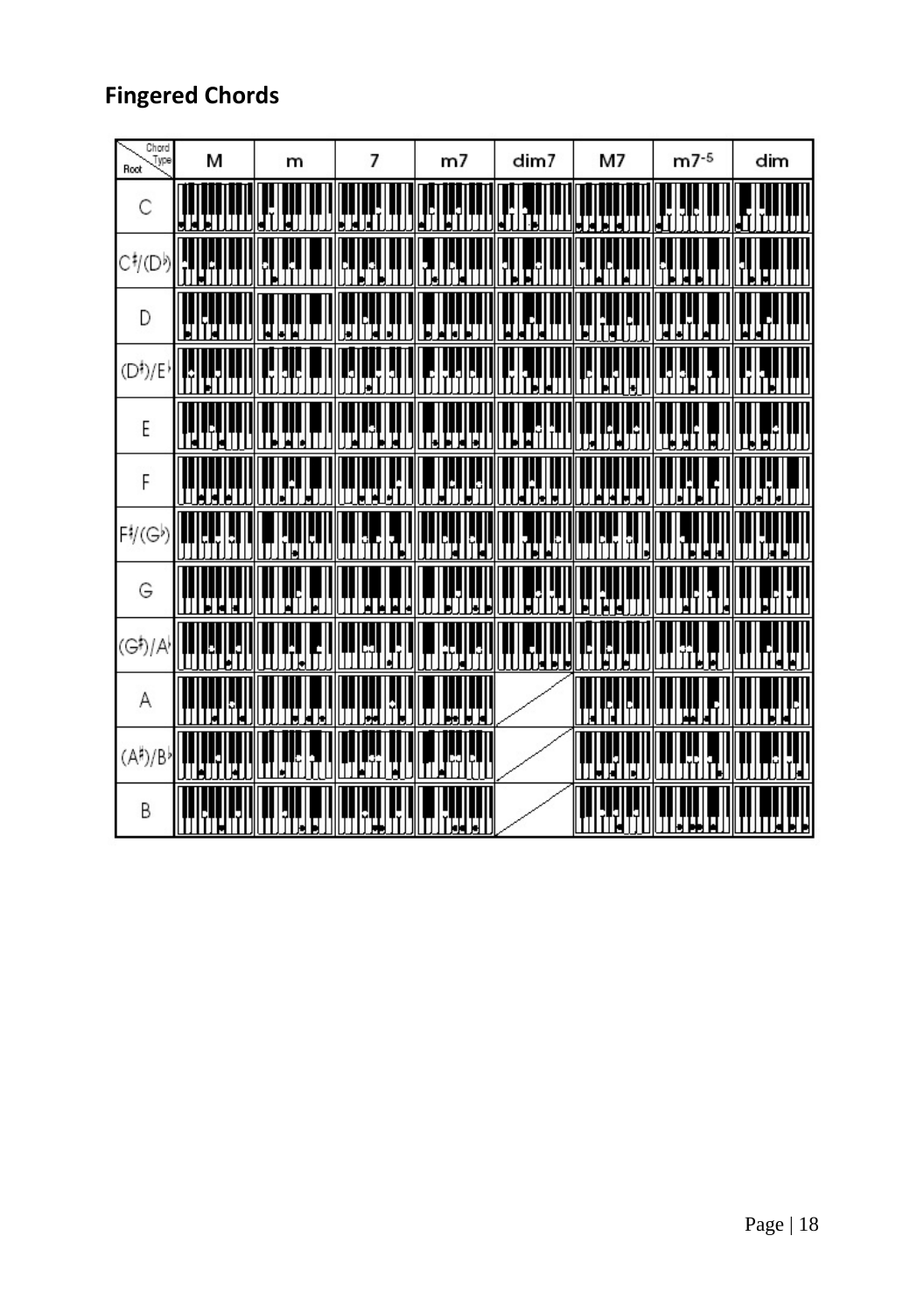## **Appendix VI. Technical Specification**

- <span id="page-19-0"></span>• **Display** LCD Display with Staff and Key Indication
- **Tone** 100 different tones
- **Rhythm** 100 different rhythms
- **Demo** 8 different demo songs
- **Effect Control** Sustain, Vibrato, Transpose
- **Recording and Programming** 41 Note Record Memory, Playback, 16 Beat Rhythm Programming
- **Percussion** 8 Kinds of panel percussion instruments
- **Accompaniment Control** Start / Stop, Sync, Fill-in, Tempo
- **Intelligent Teaching** 2 Teaching modes
- **External Jacks** DC 9V Power Input, Headphone/ External Speaker Output, Microphone Input
- **Diapason (Range of Keyboard)** C2- F6
- **Intonation** <3cent
- **Weight** 3.9kg
- **DC Input** DC9V
- **Power Adapter** DC9V, 500mA
- **Output Power** 3W x 2
- **Accessories** Power Adapter, Music Stand, User Guide